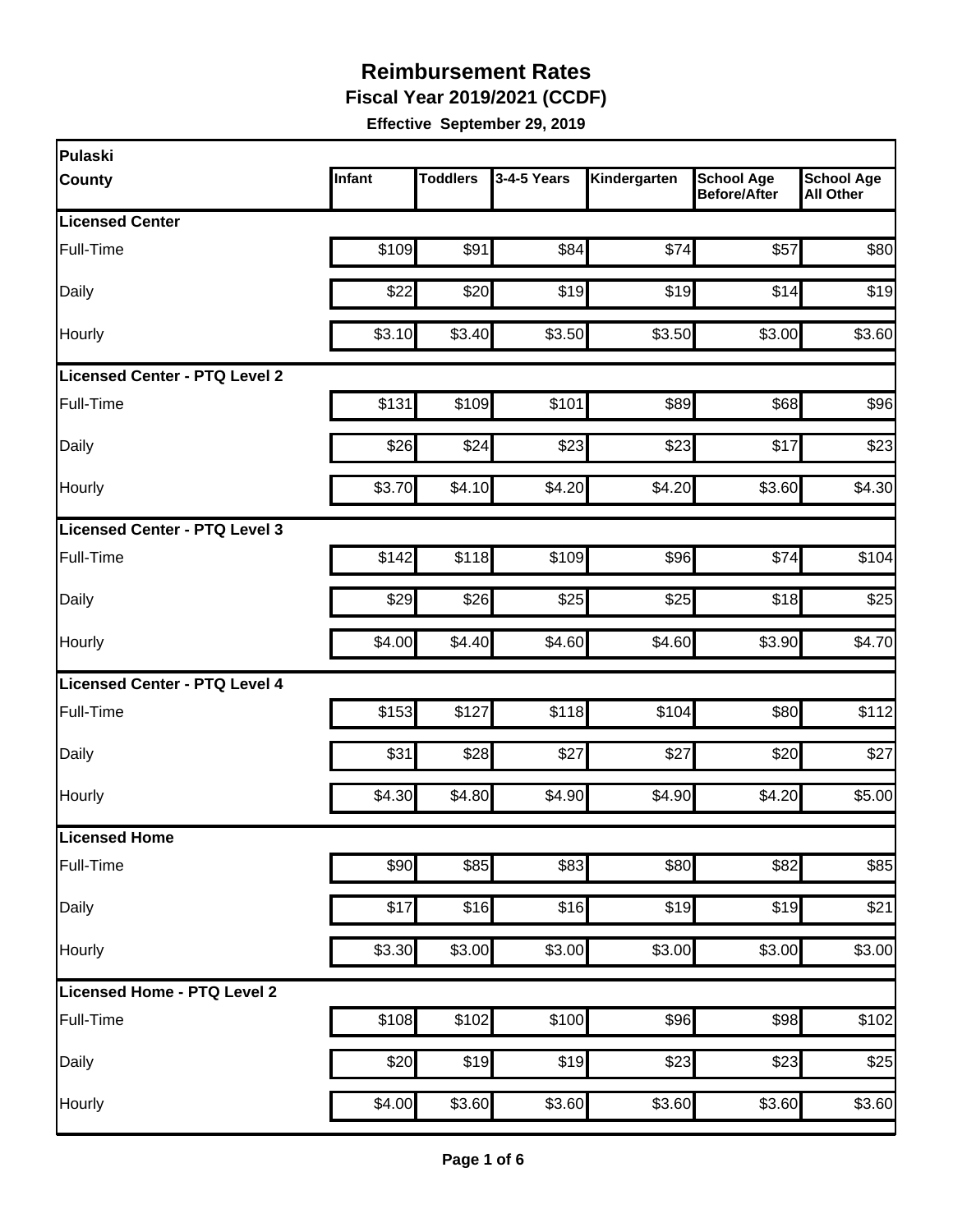**Fiscal Year 2019/2021 (CCDF)**

| Pulaski                                  |        |                 |             |              |                                          |                                       |
|------------------------------------------|--------|-----------------|-------------|--------------|------------------------------------------|---------------------------------------|
| <b>County</b>                            | Infant | <b>Toddlers</b> | 3-4-5 Years | Kindergarten | <b>School Age</b><br><b>Before/After</b> | <b>School Age</b><br><b>All Other</b> |
| Licensed Home - PTQ Level 3              |        |                 |             |              |                                          |                                       |
| Full-Time                                | \$117  | \$111           | \$108       | \$104        | \$107                                    | \$111                                 |
| Daily                                    | \$22   | \$21            | \$21        | \$25         | \$25                                     | \$27                                  |
| Hourly                                   | \$4.30 | \$3.90          | \$3.90      | \$3.90       | \$3.90                                   | \$3.90                                |
| <b>Licensed Home - PTQ Level 4</b>       |        |                 |             |              |                                          |                                       |
| Full-Time                                | \$126  | \$119           | \$116       | \$112        | \$115                                    | \$119                                 |
| Daily                                    | \$24   | \$22            | \$22        | \$27         | \$27                                     | \$29                                  |
| Hourly                                   | \$4.60 | \$4.20          | \$4.20      | \$4.20       | \$4.20                                   | \$4.20                                |
| <b>Registered Ministry</b>               |        |                 |             |              |                                          |                                       |
| Full-Time                                | \$97   | \$79            | \$73        | \$62         | \$40                                     | \$68                                  |
| Daily                                    | \$19   | \$16            | \$16        | \$13         | \$10                                     | \$16                                  |
| Hourly                                   | \$3.10 | \$3.10          | \$2.70      | \$2.80       | \$2.70                                   | \$2.70                                |
| <b>Registered Ministry - PTQ Level 1</b> |        |                 |             |              |                                          |                                       |
| Full-Time                                | \$103  | \$85            | \$79        | \$68         | \$49                                     | \$74                                  |
| Daily                                    | \$21   | \$18            | \$18        | \$16         | \$12                                     | \$18                                  |
| Hourly                                   | \$3.10 | \$3.30          | \$3.10      | \$3.20       | \$2.90                                   | \$3.20                                |
| <b>Registered Ministry - PTQ Level 2</b> |        |                 |             |              |                                          |                                       |
| Full-Time                                | \$131  | \$109           | \$101       | \$89         | \$68                                     | \$96                                  |
| Daily                                    | \$26   | \$24            | \$23        | \$23         | \$17                                     | \$23                                  |
| Hourly                                   | \$3.70 | \$4.10          | \$4.20      | \$4.20       | \$3.60                                   | \$4.30                                |
| <b>Registered Ministry - PTQ Level 3</b> |        |                 |             |              |                                          |                                       |
| Full-Time                                | \$142  | \$118           | \$109       | \$96         | \$74                                     | \$104                                 |
| Daily                                    | \$29   | \$26            | \$25        | \$25         | \$18                                     | \$25                                  |
| Hourly                                   | \$4.00 | \$4.40          | \$4.60      | \$4.60       | \$3.90                                   | \$4.70                                |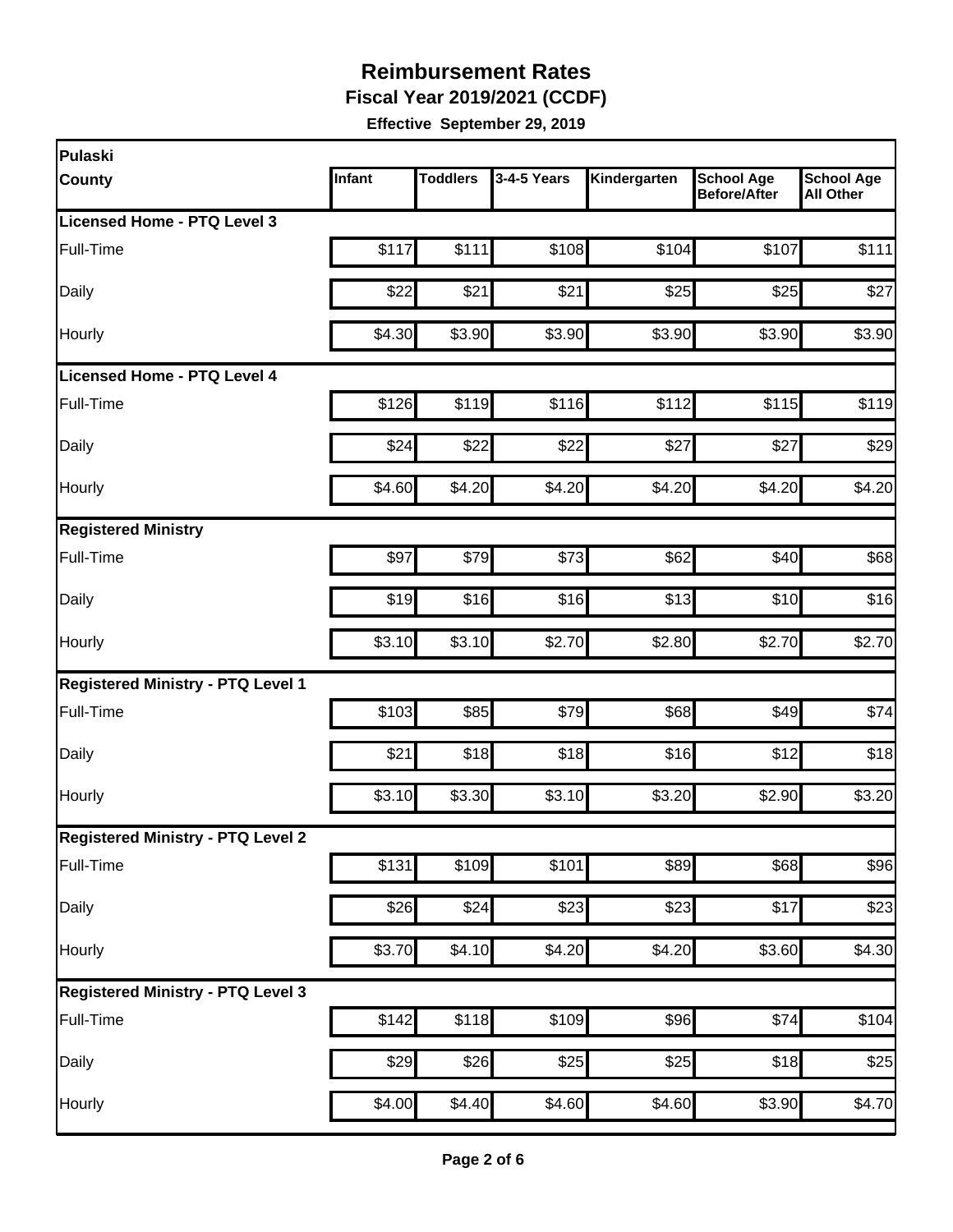**Fiscal Year 2019/2021 (CCDF)**

| Pulaski                                  |        |                 |             |              |                                          |                                       |
|------------------------------------------|--------|-----------------|-------------|--------------|------------------------------------------|---------------------------------------|
| <b>County</b>                            | Infant | <b>Toddlers</b> | 3-4-5 Years | Kindergarten | <b>School Age</b><br><b>Before/After</b> | <b>School Age</b><br><b>All Other</b> |
| <b>Registered Ministry - PTQ Level 4</b> |        |                 |             |              |                                          |                                       |
| Full-Time                                | \$153  | \$127           | \$118       | \$104        | \$80                                     | \$112                                 |
| Daily                                    | \$31   | \$28            | \$27        | \$27         | \$20                                     | \$27                                  |
| Hourly                                   | \$4.30 | \$4.80          | \$4.90      | \$4.90       | \$4.20                                   | \$5.00                                |
| <b>Exempt Center</b>                     |        |                 |             |              |                                          |                                       |
| Full-Time                                | \$97   | \$79            | \$73        | \$62         | \$40                                     | \$68                                  |
| Daily                                    | \$19   | \$16            | \$16        | \$13         | \$10                                     | \$16                                  |
| Hourly                                   | \$3.10 | \$3.10          | \$2.70      | \$2.80       | \$2.70                                   | \$2.70                                |
| <b>Accredited Exempt Center</b>          |        |                 |             |              |                                          |                                       |
| Full-Time                                | \$120  | \$100           | \$92        | \$81         | \$61                                     | \$88                                  |
| Daily                                    | \$24   | \$22            | \$21        | \$21         | \$15                                     | \$21                                  |
| Hourly                                   | \$3.40 | \$3.70          | \$3.90      | \$3.90       | \$3.30                                   | \$4.00                                |
| <b>Exempt Home</b>                       |        |                 |             |              |                                          |                                       |
| Full-Time                                | \$67   | \$67            | \$67        | \$67         | \$40                                     | \$60                                  |
| Daily                                    | \$14   | \$14            | \$14        | \$14         | \$13                                     | \$14                                  |
| Hourly                                   | \$1.70 | \$1.70          | \$1.70      | \$1.70       | \$1.90                                   | \$1.70                                |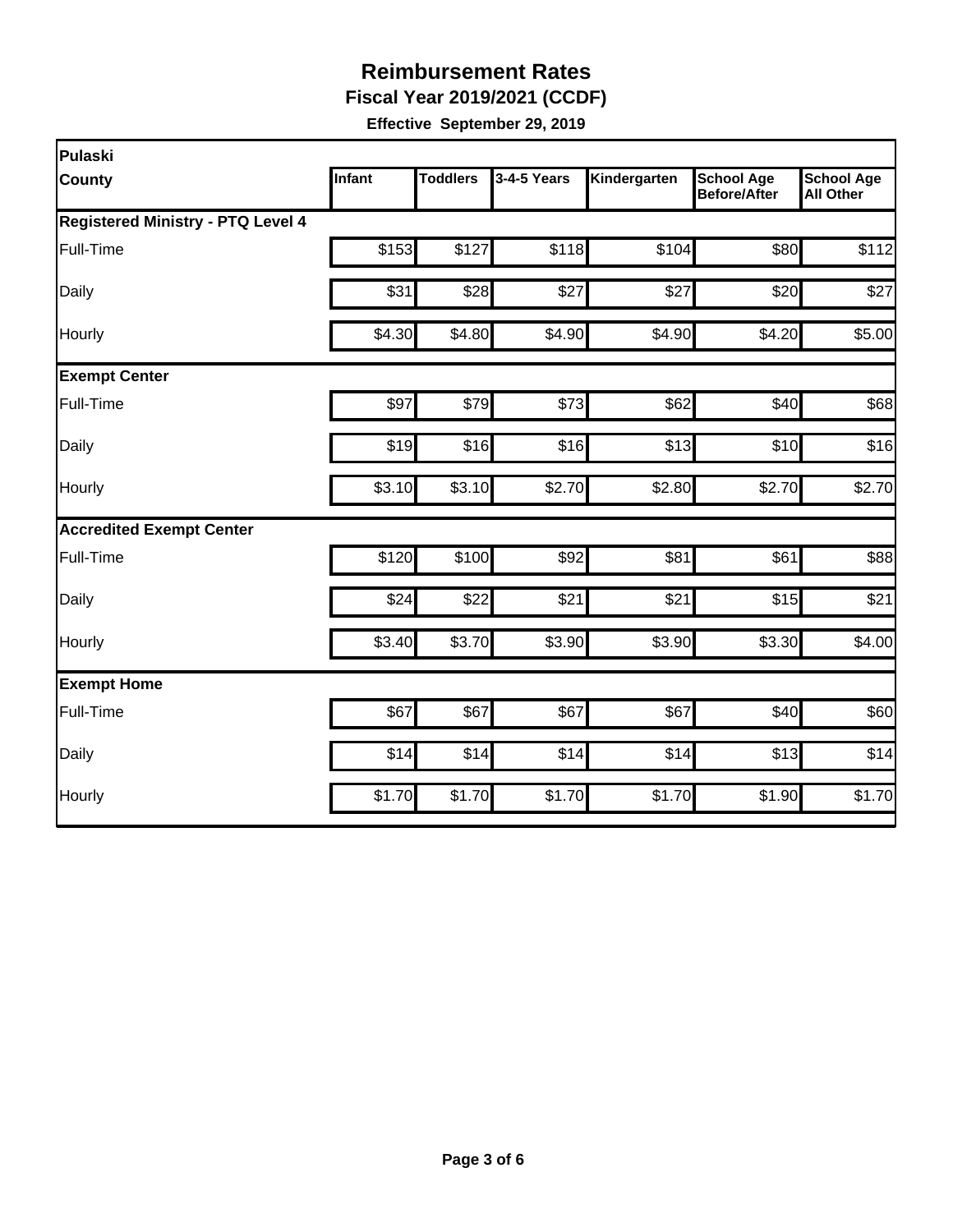#### **School Year 2019/2021 (OMW Pre-K) Reimbursement Rates**

| Pulaski                       |        |                 |             |              |                                          |                         |
|-------------------------------|--------|-----------------|-------------|--------------|------------------------------------------|-------------------------|
| <b>County</b>                 | Infant | <b>Toddlers</b> | 3-4-5 Years | Kindergarten | <b>School Age</b><br><b>Before/After</b> | School Age<br>All Other |
| Licensed Center - PTQ Level 3 |        |                 |             |              |                                          |                         |
| Full-Time                     |        |                 | \$119.90    |              |                                          |                         |
| Daily                         |        |                 |             |              |                                          |                         |
| Hourly                        |        |                 |             |              |                                          |                         |
| Licensed Center - PTQ Level 4 |        |                 |             |              |                                          |                         |
| Full-Time                     |        |                 | \$129.80    |              |                                          |                         |
| Daily                         |        |                 |             |              |                                          |                         |
| Hourly                        |        |                 |             |              |                                          |                         |
| Licensed Home - PTQ Level 3   |        |                 |             |              |                                          |                         |
| Full-Time                     |        |                 | \$118.80    |              |                                          |                         |
| Daily                         |        |                 |             |              |                                          |                         |
| Hourly                        |        |                 |             |              |                                          |                         |
| Licensed Home - PTQ Level 4   |        |                 |             |              |                                          |                         |
| Full-Time                     |        |                 | \$127.60    |              |                                          |                         |
| Daily                         |        |                 |             |              |                                          |                         |
| Hourly                        |        |                 |             |              |                                          |                         |
| VCP Ministry - PTQ Level 0    |        |                 |             |              |                                          |                         |
| Full-Time                     |        |                 | \$80.30     |              |                                          |                         |
| Daily                         |        |                 |             |              |                                          |                         |
| Hourly                        |        |                 |             |              |                                          |                         |
| VCP Ministry - PTQ Level 3    |        |                 |             |              |                                          |                         |
| Full-Time                     |        |                 | \$119.90    |              |                                          |                         |
| Daily                         |        |                 |             |              |                                          |                         |
| Hourly                        |        |                 |             |              |                                          |                         |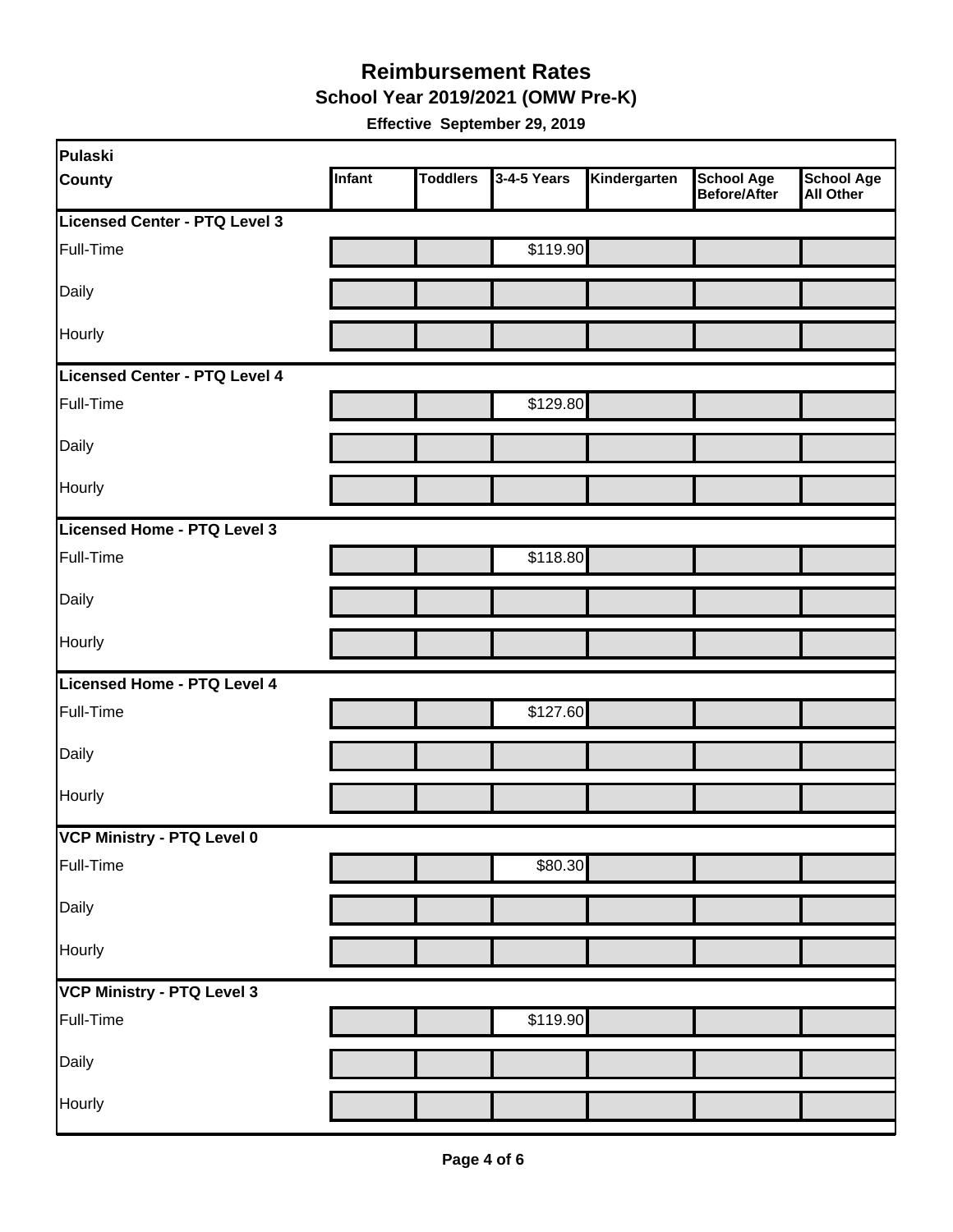**School Year 2019/2021 (OMW Pre-K)**

| Pulaski                                        |        |                 |             |              |                                   |                                       |
|------------------------------------------------|--------|-----------------|-------------|--------------|-----------------------------------|---------------------------------------|
| <b>County</b>                                  | Infant | <b>Toddlers</b> | 3-4-5 Years | Kindergarten | <b>School Age</b><br>Before/After | <b>School Age</b><br><b>All Other</b> |
| <b>VCP Ministry - PTQ Level 4</b>              |        |                 |             |              |                                   |                                       |
| Full-Time                                      |        |                 | \$129.80    |              |                                   |                                       |
| Daily                                          |        |                 |             |              |                                   |                                       |
| Hourly                                         |        |                 |             |              |                                   |                                       |
| Private Accredited School - PTQ Level 0        |        |                 |             |              |                                   |                                       |
| Full-Time                                      |        |                 | \$92.40     |              |                                   |                                       |
| Daily                                          |        |                 |             |              |                                   |                                       |
| Hourly                                         |        |                 |             |              |                                   |                                       |
| Private Accredited School - PTQ Level 1        |        |                 |             |              |                                   |                                       |
| Full-Time                                      |        |                 | \$92.40     |              |                                   |                                       |
| Daily                                          |        |                 |             |              |                                   |                                       |
| Hourly                                         |        |                 |             |              |                                   |                                       |
| <b>Private Accredited School - PTQ Level 2</b> |        |                 |             |              |                                   |                                       |
| Full-Time                                      |        |                 | \$111.10    |              |                                   |                                       |
| Daily                                          |        |                 |             |              |                                   |                                       |
| Hourly                                         |        |                 |             |              |                                   |                                       |
| Private Accredited School - PTQ Level 3        |        |                 |             |              |                                   |                                       |
| Full-Time                                      |        |                 | \$119.90    |              |                                   |                                       |
| Daily                                          |        |                 |             |              |                                   |                                       |
| Hourly                                         |        |                 |             |              |                                   |                                       |
| Private Accredited School - PTQ Level 4        |        |                 |             |              |                                   |                                       |
| Full-Time                                      |        |                 | \$129.80    |              |                                   |                                       |
| Daily                                          |        |                 |             |              |                                   |                                       |
| Hourly                                         |        |                 |             |              |                                   |                                       |